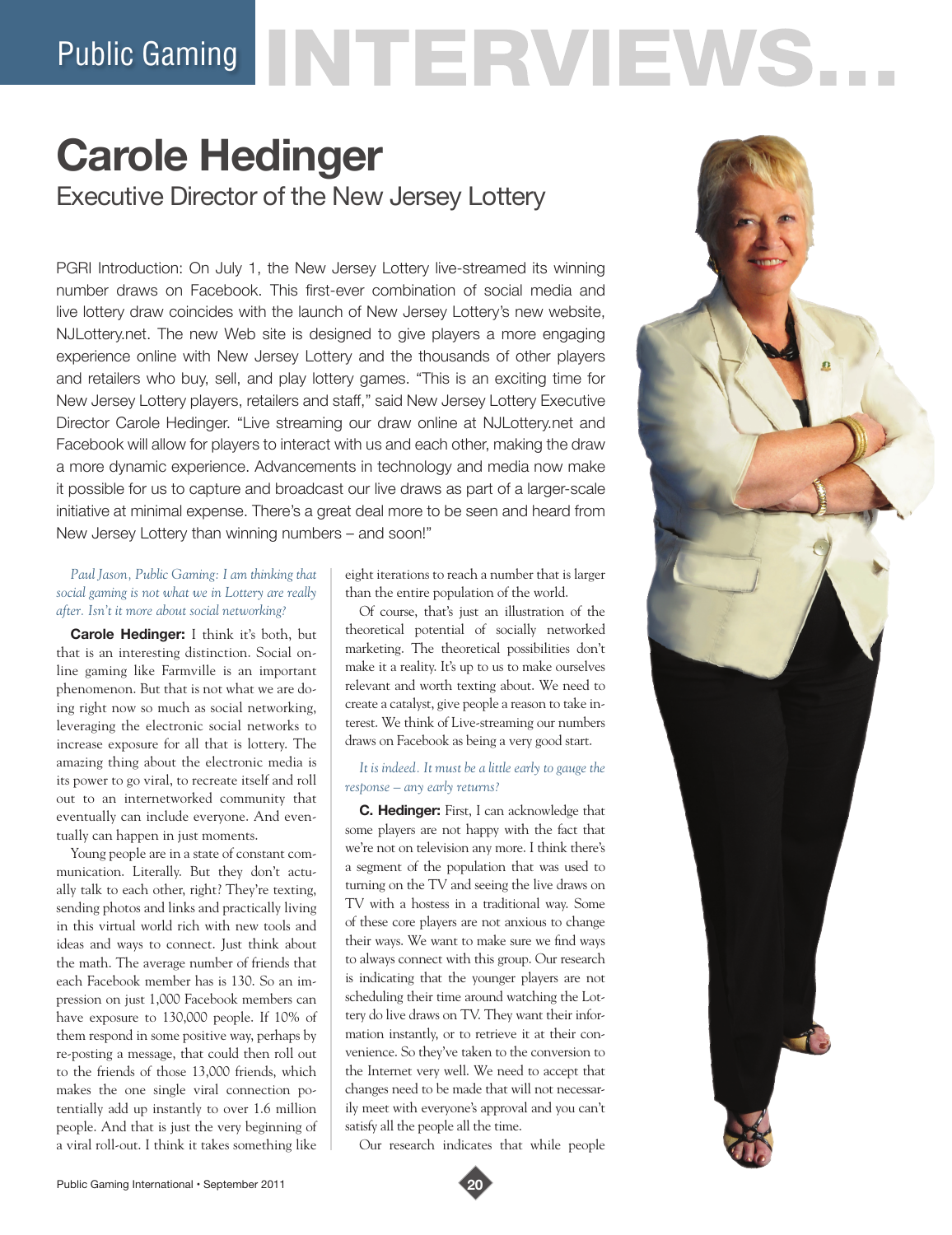continue to watch TV, they do not schedule their time around the TV schedule to watch news or do things like watch live lottery draws. There is a Pew Research Center report that finds that 65 % of people under 30 cite the Internet as their primary news source. The real deal-closer, though, is the trend-line. That 65% figure has nearly doubled from 2007, when just 34% said the same thing. The percentage of people who get their news from the Internet does decrease as the age range goes up. The older the person, the more likely it is that they get their news from TV. But still, the percent of adults aged 30-49 who report the internet as their major source of news is 48%, aged 50-64 is 34%, and it goes down to 14% of those 65 and older. There is another relevant skew. The higher the income and educational level, the more likely you are to get your news from the Internet. It is this kind of data that caused us to explore the possibilities to move forward with our migration to the Internet to publicize our draws. That said, we do value our connection to all of our players and will do everything we can to engage their ongoing attention and loyalty.

The two things that actually drove the decision to live-stream the draws on the Internet are our research with our players, and the fact that we could not broadcast on TV anymore. This last is of course decisive – broadcasting on TV was no longer an option so we decided to completely change our approach.

*The thing is, you've gone the extra step. You took what may have been a set-back and turned it into an opportunity to innovate and leap forward. The live-streaming would seem to have the potential to really capture the imagination of the socially connected crowd, which is almost everyone now.* 

**C. Hedinger:** It certainly includes parents and grandparents who want to keep up with the activities of the children and grandchildren. We may not be able to talk to them as much as we'd like, but we can follow everything in their lives on Facebook. Sometimes more than we'd like to know! I just read that the fastest growing age group of Facebook members is the over 55 crowd.

We needed an alternative to TV and the timing is right to make this change. People don't even schedule time around their favorite TV shows anymore. So we are very thankful to have been pushed to find an alternative to TV. The technology is there, the timing is right, and we are excited about its potential to be a platform for a wide variety of social networking initiatives.

*Necessity being the mother of invention, the NJ Lottery is now blazing a trail in the next wave of marketing innovation.* 

**C. Hedinger:** I like to think so. Marketing is about building individual relationships and the tools we have to do that now are so much better than the mass market media that homogenize our customer into a one-size-fits-all profile. The Internet allows us to speak to our customers and interact with them on their terms and on a more individual basis. It's not longer just the wave of the future; it's the way things are right now.

*And now we do have the tools. The notion of marketing to a mass market of one seemed hyperbole just a few years ago, but the internet is enabling us to tailor make our interaction on an individual basis.* 

**C. Hedinger:** That actually describes our objective. We want to enhance the interactions between us and our players through the internet, through the VIP club, through interactive engagements that we can put on our website, by streaming our draws to our website, by engaging the Facebook community in an active and dynamic conversation. Reaching out to a mass market of one; building a special relationship with each and every customer. The trick of social networking is that it empowers the customer to do that for us. We can't do it without their active support. They are the ones to build their own relationships with whomever they choose. All we need to do is figure out how to be one of the chosen, how to connect to the individual consumer who then connects us to their social network. We are really in the initial stages of this process right now. But we are learning and are confident that our product is rich with intrinsic value to leverage into an exciting story. And it is a story that can capture the imagination of the socially connected community if we get creative and keep trying new things. It will happen, and the cost of trying things on the Internet is far less than the risk we take every time we produce and pay for the broadcast of a new TV commercial.

# *Second-chance draws seem to be a great introduction to interactive gaming.*

**C. Hedinger:** Yes. The player must first sign on as a member of our VIP Club in order to enter into the second chance draws. So these initiatives are all working together to create that more engaged one-on-one relationship that is so important. Our VIP Club membership increased over 10% in this past year. Our Facebook page has been increasing at a much faster rate, with a big jump as a direct result of the July 1 launch of the livestreaming draws. This all clearly indicates that our VIP members have migrated over to Facebook to become fans, friends, to chat and to get the live-stream of the draws. We think the underlying level of engagement between our players and the Lottery has been vastly improved and are excited about how it will evolve. Before the live-streaming, our second chance drawing had been a place you could go and enter some number information about your ticket and then wait for a draw. Now there's a lot more dynamic interaction.

I think of this as a series of stages and we are just entering stage 1. This includes targeting the media where people are going for information, now that TV is being supplanted by Internet and mobile. And we're creating a more interactive playing experience within the basic confines of our current products and resources. We now need to integrate a suite of reward programs and customer loyalty programs. Next will be to look at the game design and structures themselves, to see how they can be updated, converted into a more interactive and longer-playing format. We'll want the games themselves to match up better with the game styles and preferences of the socially connected generation.

*You refer to the "socially connected generation". That's an interesting change from "gen y" or "millenials", because the socially connected generation is really everyone. Social media has gone mainstream, the new media to reach the masses.*

**C. Hedinger:** Yes, it is. Think about the true meaning of network. It is inter-connected not just one with another, but everyone connected with everyone. So it's not just between Lottery operator and players and vice-versa; it's players with each other. That's where the power really lies, with the potential for player-to-player interaction to elevate Lottery to a position of relevance in this socially networked community. Players are chatting with each other, posting comments about their playing experience, how close they came to winning and congratulating each other for winning, etc. With traditional media you do not get to witness or be a participant in the conversation. The message goes out via TV or print ad' and is hopefully received and acted upon. But we have no insight into how people are thinking and feeling. Now we can actually read their thoughts in real time, responding to some and learning from all of them. It's an amazing thing to be a part of their real-time reactions. And it should come as no surprise that the chat is not always positive and supportive of Lottery. But it's real and it's out there and for that reason it is such an exciting privilege to be a part of it, to share our players' experience.

The unscripted events can become somewhat revelatory. A couple weeks ago, one of our retailers started posting his page on our

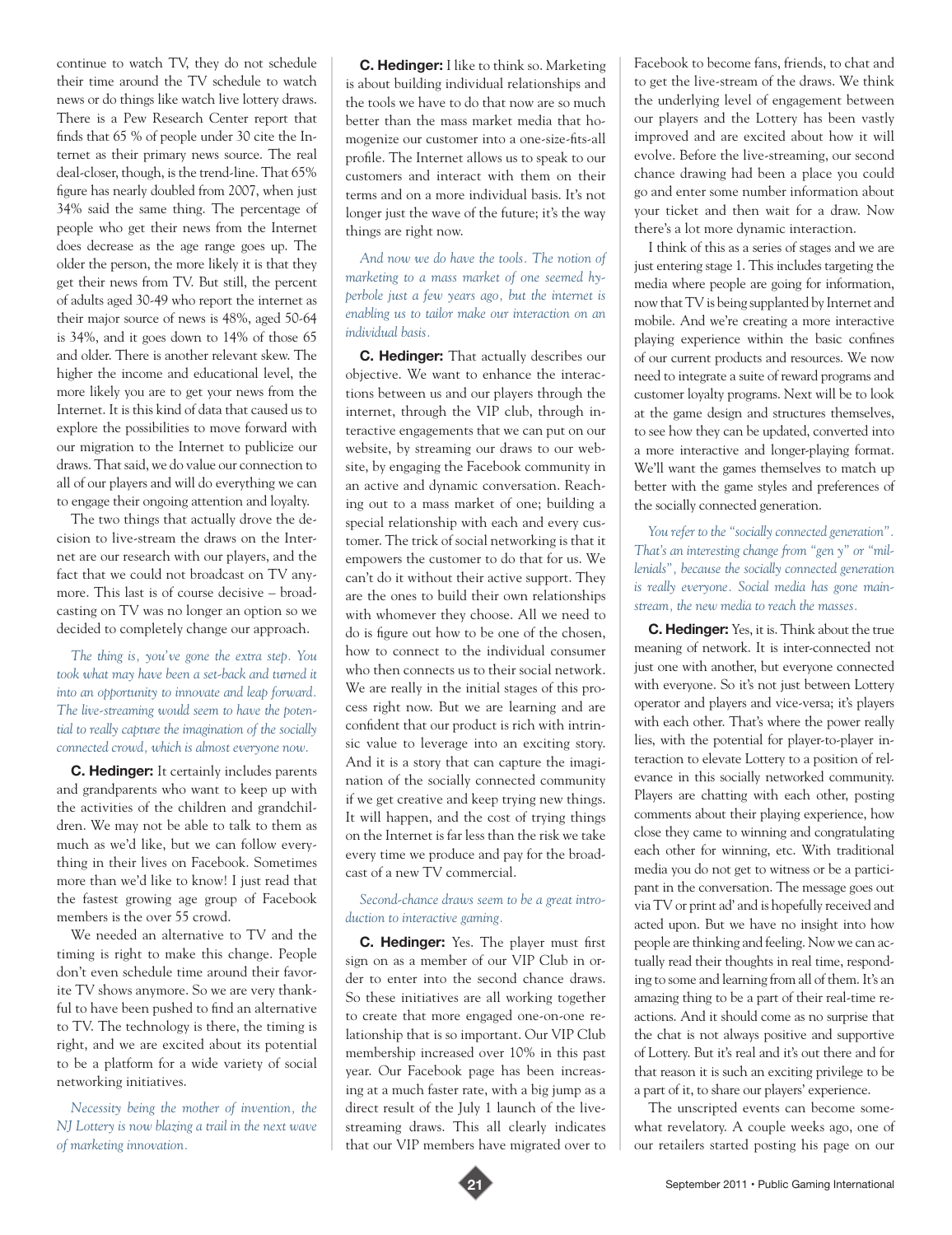page, a business to business post. He started featuring winning tickets and information about lottery prizes from his particular store. He became part of the chat, people talking about him and his posts. Store traffic and lottery sales increased. We incorporated some of the promotional ideas he was using right into our own content, posting pictures of winning tickets, talking about prizes or whatever. That experience also spurred us to include our retailers as a member of the community, and helping them to connect with lottery fans who are also their customers.

# *The future has never actually been scripted. So an approach that embraces the unscripted feedback of the consumer and converts that into new products and better service would seem to be logical.*

**C. Hedinger:** I visited a retailer who is part of a nine store group. He described their efforts in social media, we connected our two social media experts, and are now working on some very interesting B2B collaborations. And of course, the things we figure out with him that prove out to be good can be rolled out to the rest of our retailer network. It is interesting to be a part of this unscripted and untested environment; figuring it out as we go along, and continually discovering new opportunities, new and better ways to deliver value to our customers. Not everything will work, but the cost of trying new things is so much lower in the digital world, the feedback is fast and much more information-rich, and it all becomes part of an authentic dialogue as opposed to a staged, unauthentic market-test. And we all know that 'Authenticity' is a big theme these days so I'm glad I could wiggle that buzzword into the manuscript!

*Aren't the intrinsic product attributes of lottery much more exciting than most other products? And couldn't the retailer leverage that for promotional purposes and to drive store traffic? Commodity products and Big Gulps are just not as much fun as Lottery.* 

**C. Hedinger:** It's true. There really is hardly anything more exciting for a customer or the retailer who sells the winning ticket than winning the Lottery. So let's capture that in the form of pictures and videos and post that on the web. Let's help our winners share the good news with their friends and let everyone in on all the fun. It's not just about the big jackpots. Winning even \$100 is a big thrill for everyone and it's that much more fun when you can share it with friends. People love to see pictures of the winning ticket. And we have lots of those winner stories to tell on a daily basis.

*Where did the money come from to fund it?* 

# *Had you built this into the 2010/2011 budget?*

**C. Hedinger:** The costs were very low. We built our production studio from unused office space using all of our own personnel that we trained. Total cost of \$150,000. That's a far cry from televised draws. We took two offices. One is the studio that has the drawing machines and balls in it. It's very secure and very nicely laid out. The set design is beautiful. We have the cameras in there and that's where the draws are observed by the accountant. All the drawing machines are secured in that room. In the adjoining room that has a glass partition is the control room. That's where the operator sits to run the equipment that streams the draw. We have a TV monitor and a computer and whatever is needed. We can watch the live-stream on a TV monitor while we're doing it to make sure that it's all working okay. It's relatively simple. You might imagine it would be a very complicated thing to do, but it was actually relatively simple. From an electronic and technological point of view, what used to be very complicated is now very simple. The equipment is all easy to operate, nothing requiring extensive operator training or anything like that. We have a service-provider that streams the live interactive broadcasts directly onto the web. Sort of like a live YouTube. Facebook was excited about all this. They consider us trendsetters and have been a pleasure to work with. The draws are archived and can be viewed on demand. The possibilities are limited only by our imagination.

## *Where is your imagination taking you next? Anything reach the Beta stage yet?*

**C. Hedinger:** Integrating retailers into the program is top priority. The ROI on engaging their support is very high, our ability to deliver benefits to them is high so our relationship is mutually beneficial, and there are some relatively easy ways to tie them into our whole social networking agenda. We also envision using our social media fan-base to collaborate with sports teams and hopefully with other consumer brands. The potential for mutually beneficial partnerships is huge and I think will connect us to untapped consumer categories in fresh new ways. We are expanding into more interactive activities. We'll be putting Tetris and Bejeweled on there to bring in gamers who may not have been interested in lottery. I think of it as building a digital destination resort where people can come and play games, get information, watch our draws, monitor their rewards and sweepstakes programs, and maybe even buy a lottery product. We are building that foundation that will enable us to expand into all kinds of new directions.

*Facebook is the ideal medium for event-based marketing, isn't it? Would there be events other than sporting events that could be tied in with Lottery?* 

**C. Hedinger:** Of course. And you are right, partnerships are what it's all about, that's what we have to look at because the medium is ideal for adding value by sharing. Co-promoting enables us to connect with entire new market segments and does not cost hardly anything. And as we build our own social network of Lottery fans, what we bring to the table will be really valuable to other consumer marketers. Insofar as we can deliver access to millions of lottery fans and consumers, then what we will be able to negotiate in return will also be valuable.

I should not say there are no costs because there are. But the costs are so minimal compared to what we are used to in traditional media. For instance, the New Jersey Devils is our state's professional hockey team. They have what they call a control room. It's a bank of computer monitors with four people who do nothing all day long but are dedicated to dealing with and interacting with their fans on Facebook. That's huge. So there is a cost to employing those four people. But what those four people are accomplishing in terms of customer engagement is way more than any multi-million dollar TV campaign could even come close to. They are building an entirely new framework for dynamic interaction that will form the basis for launching all manner of new products and promotional initiatives. They're not reinventing the entire business, but they are reinventing our entire relationship with our customers.

We all relate to what it's like to be a fan of a sports team. Well, Lottery has fans too, players that are loyal to their games. There are Pick 3 players, Pick 6 players, Crossword Instants players, whatever, who feel a sense of loyalty to their games and enjoy talking about it just like sports fans love to talk about their favorite teams. Facebook and other social media vehicles give us the tools to support the impulse to share your enthusiasm for your favorite lottery games just like you do with your favorite sports teams. This would seem to have a much richer entertainment value than building virtual farms or fighting with Angry Birds.

*Is there anything you would suggest to a person who wanted to replicate your Live-streaming Facebook/Social media initiative?* 

**C. Hedinger:** Try to map out the entire strategy, or as much of it as possible, before you begin. For instance, we now need to add audio to our program and that would have been much easier had we done it in the beginning instead